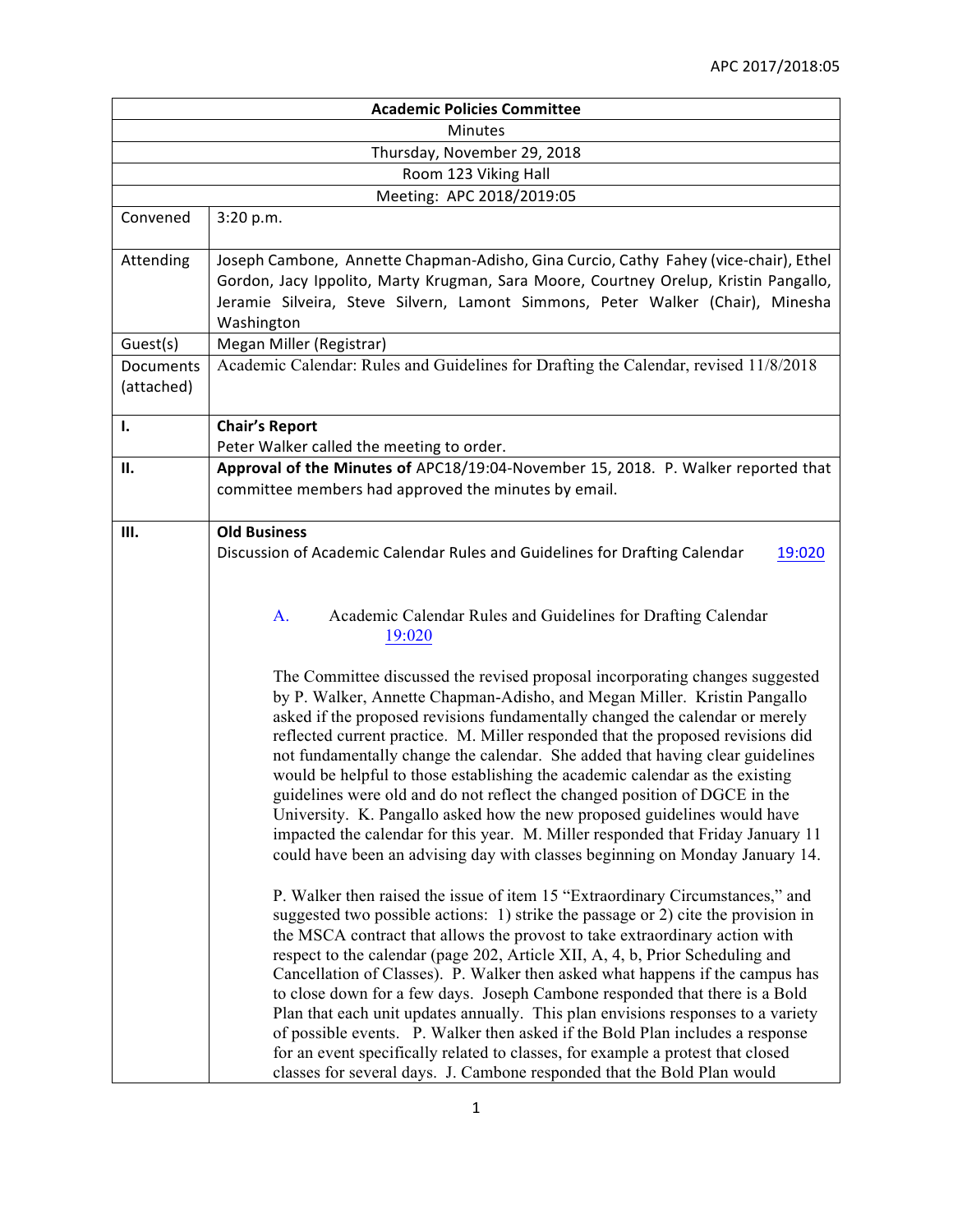| provide a response for that type of disruption of classes. M. Miller noted that<br>item 15 "Extraordinary Circumstances," was added to the calendar guidelines<br>proposal after the Academic Policies Committee was asked a few years ago to<br>build in snow days (which APC declined to do). The passage was an effort to<br>respond to this request.                                         |
|--------------------------------------------------------------------------------------------------------------------------------------------------------------------------------------------------------------------------------------------------------------------------------------------------------------------------------------------------------------------------------------------------|
| Motion to amend the original proposal (made by Cathy Fahey at meeting of<br>November 1) by adopting the revised language put forth by Peter Walker,<br>Annette Chapman-Adisho, and Megan Miller. (See attached document.)                                                                                                                                                                        |
| Motion: Kristin Pangallo                                                                                                                                                                                                                                                                                                                                                                         |
| Second: Jacy Ippolito                                                                                                                                                                                                                                                                                                                                                                            |
| Discussion. None.                                                                                                                                                                                                                                                                                                                                                                                |
| Vote on the amendment. Amendment passed unanimously. In Favor (14).<br>Opposed $(0)$ .                                                                                                                                                                                                                                                                                                           |
| Motion to amend the Academic Calendar Rules and Guidelines for Drafting<br>Calendar by striking item 15 "Extraordinary Circumstances."                                                                                                                                                                                                                                                           |
| Motion: Ethel Gordon                                                                                                                                                                                                                                                                                                                                                                             |
| Second: Steve Silvern                                                                                                                                                                                                                                                                                                                                                                            |
| Vote on amendment. Amendment passed. In favor (6) Opposed (1) Abstaining<br>(7)                                                                                                                                                                                                                                                                                                                  |
| Vote on amended original motion. Motion passed unanimously. In favor (12)<br>Opposed (0) Abstentions (2)                                                                                                                                                                                                                                                                                         |
| <b>B.</b> Course Information Policy<br>19:231                                                                                                                                                                                                                                                                                                                                                    |
| P. Walker noted that neither Kanishkan Sathasivam nor Rebecca Hains were able<br>to attend the committee's meeting. He proposed, however, that the committee<br>discuss the Course Information Proposal R. Hains and K. Sathasivam had<br>brought before the committee on November 15.                                                                                                           |
| Distributing the entire Course Information Policy as it is currently in the catalog,<br>P. Walker presented a proposed revision of K. Sathasivam's and R. Hains's<br>proposal. P. Walker's revision would make the changes advocated by K.<br>Sathasivam and R. Hains a suggestion not a requirement, and would note that the<br>changes are specifically targeted at General Education Courses. |
| M. Miller raised the point that the Course Information Policy is in the section of<br>the Catalog on Student Rights. P. Walker argued that there is a creep of<br>administrative concerns into syllabi. J. Cambone and Sara Moore noted that<br>numbers 1-13 of the Course Information Policy are important and address items                                                                    |